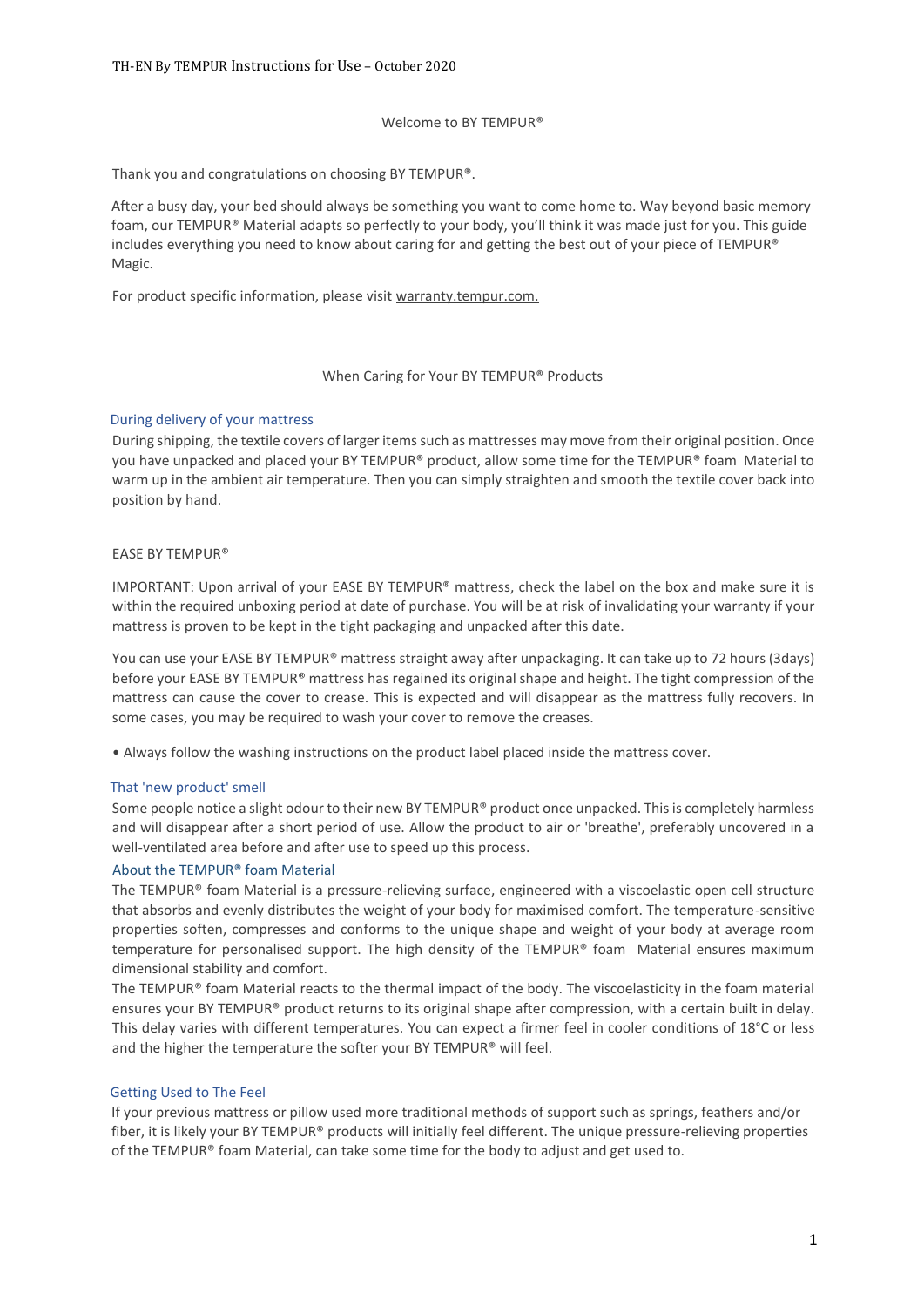# The break-in period

## ONE BY TEMPUR® MATTRESS

The more time you spend on or in bed: resting, reading or watching TV, the better. The extra movement will help the cells in the TEMPUR® foam Material to open. As they open, the cells 'breathe' and respond more rapidly to weight and temperature, but they will return to their original shape. To the user it may feel like the mattress is getting softer, but in fact there is no change to the pressure- relieving properties of your product.

# No Need to Flip

Advances in TEMPUR® technology have resulted in keeping maintenance to a minimum. Each mattress model has a build-up of multiple layers, so you sleep on the top side only.

To prolong the life of our products, from time to time you can rotate your mattress head to foot.

## BY TEMPUR® PILLOWS

• During the first 2-3 weeks of ownership, it can help to use the pillow as a cushion during the day to improve the support and pressure-relieving benefits delivered when you are sleeping.

## Moving, transport, storage and disposal

- Unless otherwise stated BY TEMPUR® products should NOT be bent or pressed out of their original shape, as you risk damaging the foam material and losing all the properties and benefits it brings.
- Due to the nature of the foam material in BY TEMPUR® products it can become slightly compressed during transportation or storage. This is expected, the product will return to its normal size after a short time in room temperature.
- BY TEMPUR® products should be stored in their original shape.
- BY TEMPUR® Mattresses must be stored flat, ideally in the original packaging (not possible to reuse EASE BY TEMPUR® mattress packaging)
- BY TEMPUR® products should be stored in a dry environment (maximum 65% relative humidity).
- For disposal of your used product please refer to the local authority within your country.

## Symbols

The following symbols are used on product, packaging or in this manual.

| Manufacturer                   | Manufacturing date                                                                     | LOT<br>Lot<br>number            | CE marked<br>as class I medical<br>devices in accordance<br>with the requirements<br>of MDR (EU) 2017/745 |
|--------------------------------|----------------------------------------------------------------------------------------|---------------------------------|-----------------------------------------------------------------------------------------------------------|
| <b>MD</b><br>Medical<br>device | $\sim$ $\uparrow$ UP<br>Product<br>orientation<br>printed on<br>mattress<br>foam cores | Consult<br>Instructions for Use | Avoid open<br>flame                                                                                       |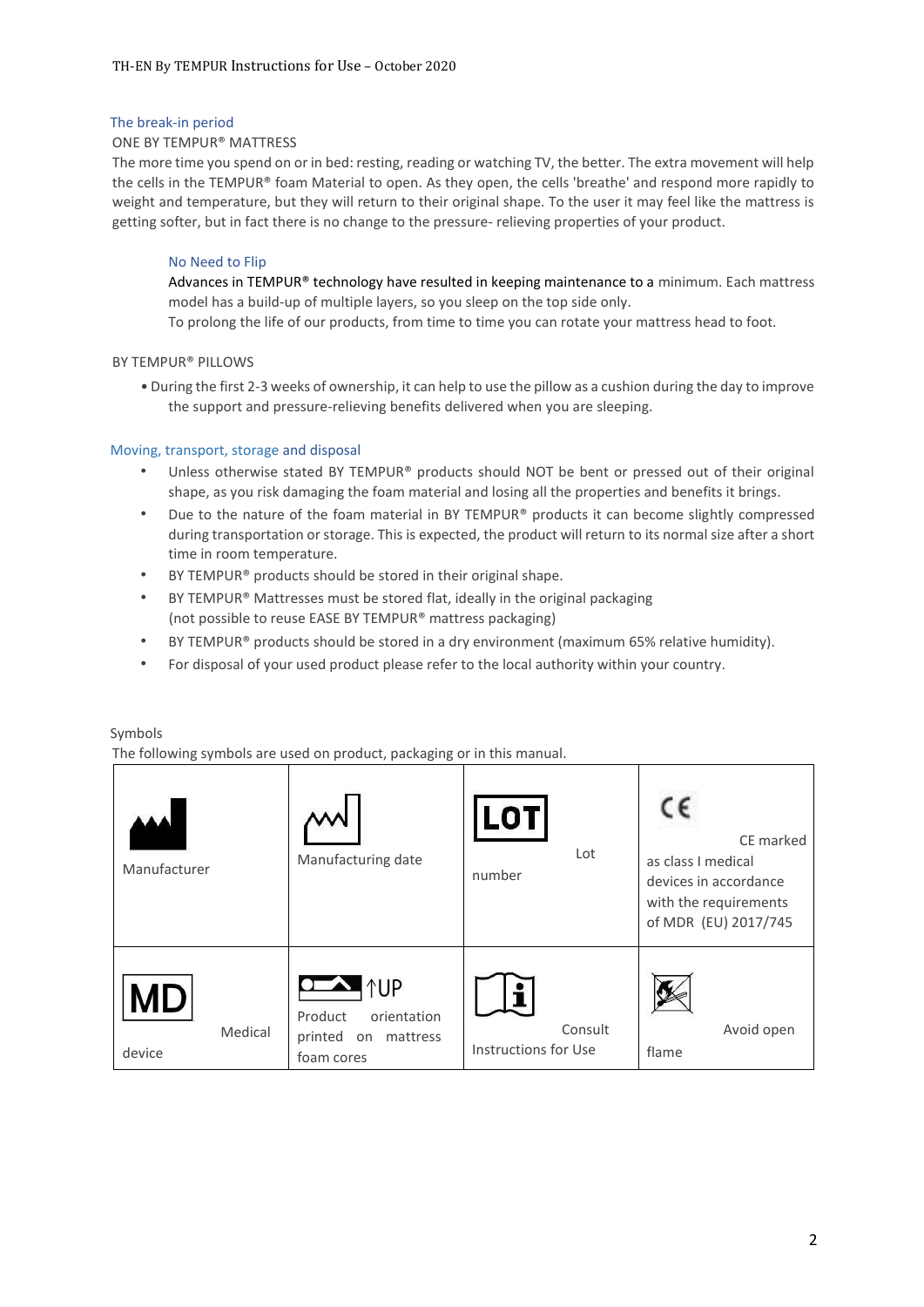| $\circ$<br>مبر<br>مبر |          | $\sim$<br>$\ddot{\phantom{0}}$ |          |  |
|-----------------------|----------|--------------------------------|----------|--|
|                       | Humidity |                                | Keep dry |  |
| limit                 |          |                                |          |  |

CE marking

Many BY TEMPUR® products are classified as Medical Device, class I and CE marked in accordance with MDR (EU) 2017/745.

Please check the product label placed inside the textile cover to see if the product you have purchased is CE marked.

The intended use of the CE marked products is to prevent or reduce the risk of developing pressure ulcers in adults. This effect is obtained thought the pressure redistributing properties of the TEMPUR® foam Material.

The CE marked products are intended for home care. It is important that immobilized users are repositioned on a regular basis.

The CE marked BY TEMPUR® mattresses and mattress toppers are suitable for weights up to 150 kg.

In case of a serious incident with the product, the manufacturer and competent authority in the user´s home country must be informed.

To report an incident to the manufacturer please report the incident as a warranty complaint by following the instructions specified in the "warranty" section of this manual.

# Please note additional instructions for use

## Warnings and precautions

The following symbol and text will be used to draw your attention to possible dangerous and undesirable situations. Please be aware that failure to comply with these instructions may results in critical injuries or damage to the product.

| <b>WARNING</b>   | Be aware of situations or practices that may cause death or<br>critical injuries                    |
|------------------|-----------------------------------------------------------------------------------------------------|
| CAUTION          | Be aware of situations or practices that may cause moderate or<br>minor injuries                    |
| <b>IMPORTANT</b> | Be aware of situations or practices that could result in damage to<br>the product or other property |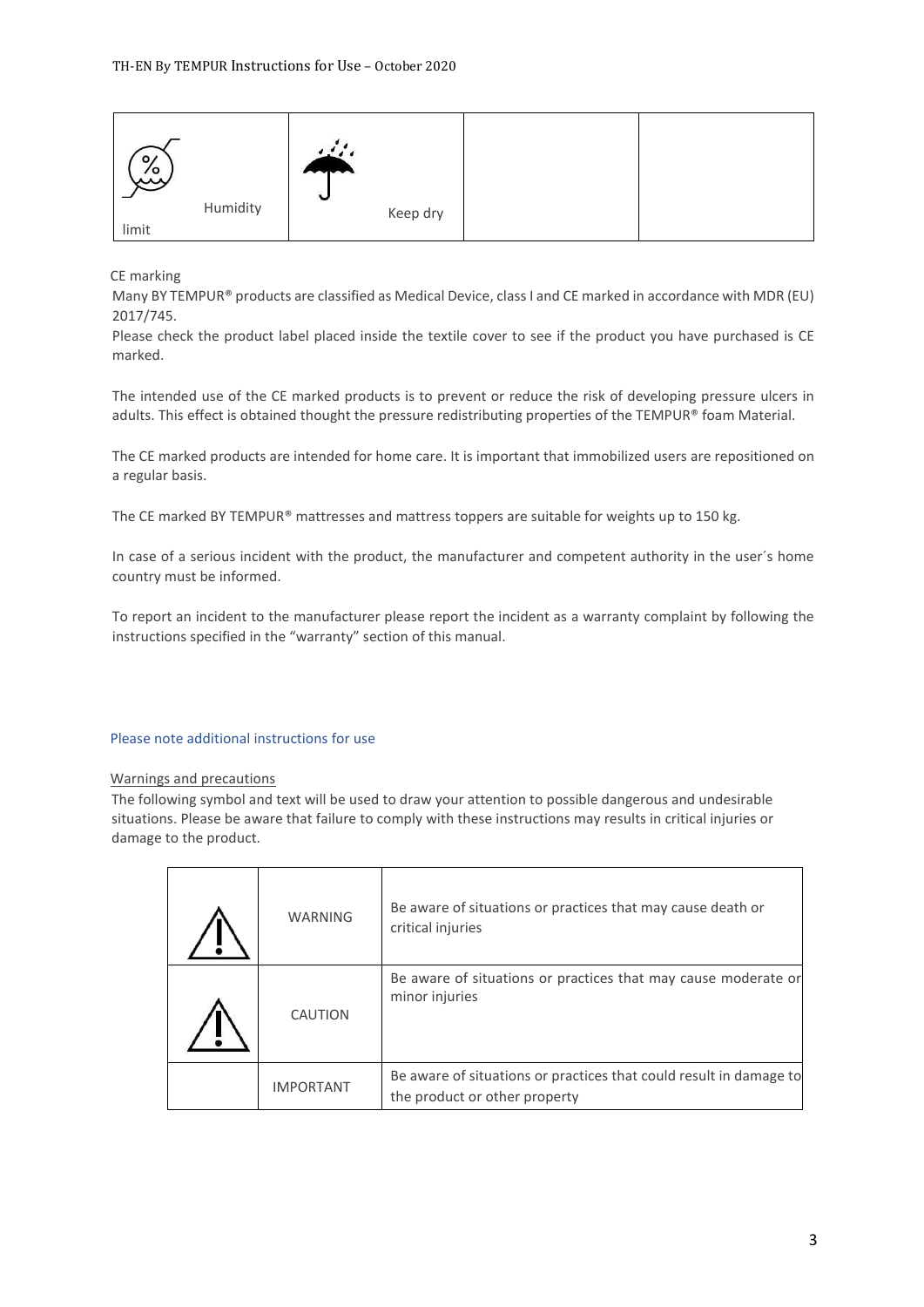$\hat{A}$  Warning: Do not leave infants, young children or the elderly unattended on the mattress or pillow if they can't easily turn over by themselves.

 $\sqrt{!}$  Warning: It is important that immobilized users are repositioned on a regular basis.

Carelessness causes fire – we strongly recommend not to smoke in bed or while using the products.

Warning: Risk of fire: keep products away from open flames.

 $\hat{A}$  Caution: Do not use bed pads on BY TEMPUR® mattresses as they can reduce the pressure relieving properties. To secure optimum support we suggest using a sheet directly on the mattress.

Caution: Please note TEMPUR® foam Material works best in response to the natural warmth of the user, therefore an electric blanket and/or hot water bottle is not recommended. The heat from an electric blanket will temporarily offset the temperature sensitivity in the TEMPUR® foam Material. However, if the user would still prefer to use an electric blanket, we suggest doing so over a separate sheet and avoiding direct contact with the TEMPUR® foam Material. o IMPORTANT: Always follow the instruction for use from the supplier of the electrical blanket. o IMPORTANT: If your hot water bottle should develop a leak which wets, stains or damages your mattress it will invalidate your warranty.

## IMPORTANT:

- BY TEMPUR® mattresses must always be placed on a ventilated base, e.g. springs or slats to prevent moisture from accumulating in the mattress.
- Do not use a BY TEMPUR® pillow with wet hair, as the foam material will get damaged
- Do not fold, bend or press your BY TEMPUR® product into shape as there is risk of damaging the foam material
- Do not alter or repair your product it will invalidate your warranty.

# Cleaning and maintenance

• Most textile covers can be removed and washed. Please follow the specific cleaning instruction for your product on the product label located inside the textile cover.

## IMPORTANT:

- Do not wash the TEMPUR® foam material.
- Do not steam-clean or dry-clean the TEMPUR® foam material.

## IMPORTANT

The BY TEMPUR® products must be regularly ventilated to remove moisture.

Caution: After washing the textile cover please ensure mattress textile cover is replaced according to the orientation printed on the side of the mattress foam core. The TEMPUR® foam material that provides maximized comfort and pressure relief is only on the top-side of the core.

# Technical Product information

- BY TEMPUR® products are available in several different sizes. Product weight depend on product size. Further information is available upon request.
- Constituent materials see product label, which is located inside the textile cover.

# Fire safety standards

Warning: Risk of fire: keep products away from open flames